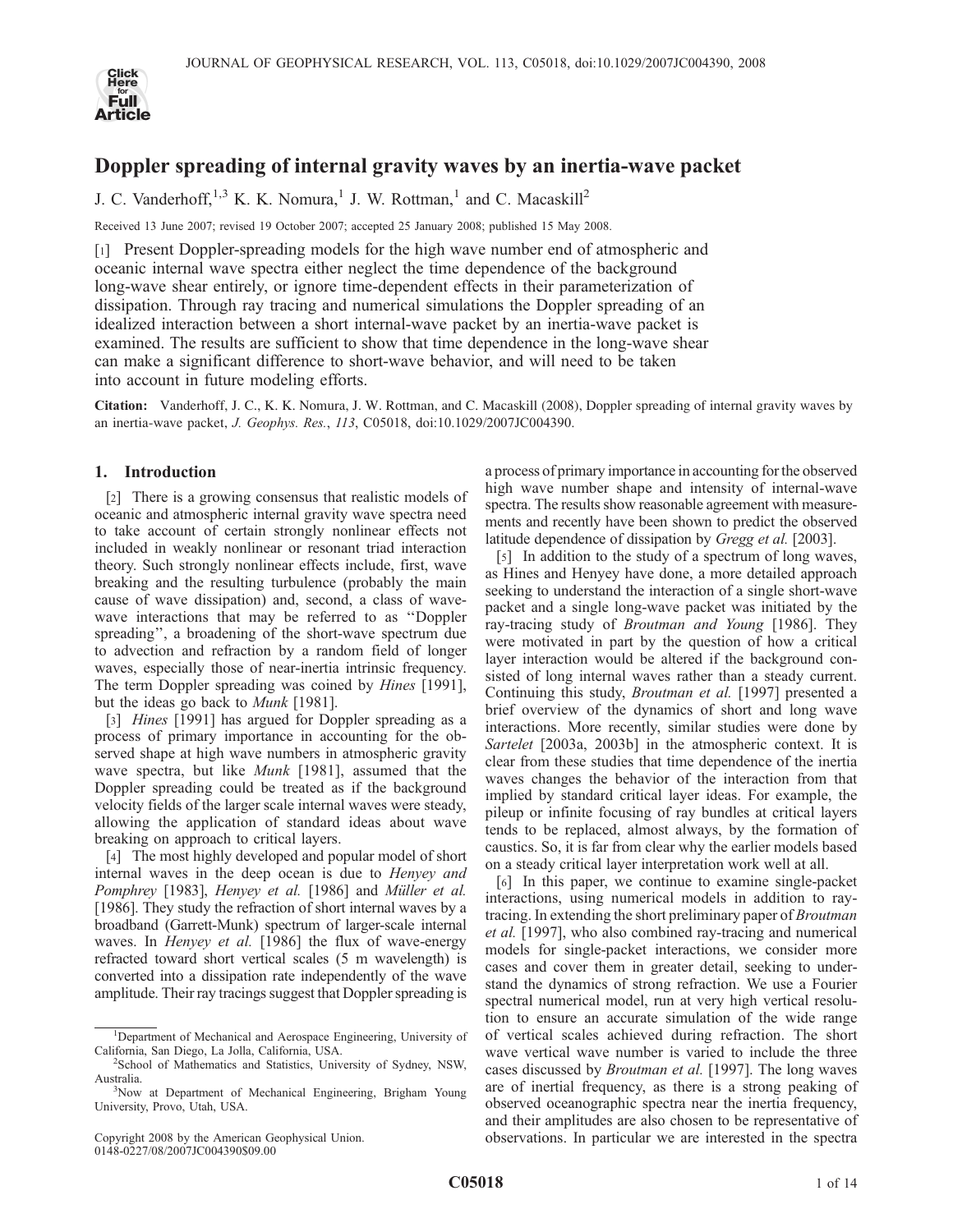

Figure 1. Schematic of a short wave packet approaching an inertia-wave packet with basic parameters shown. (Capital letters denote inertial wave properties).

generated by single-packet interactions, and in understanding the conditions that are most likely to lead to wave breaking.

[7] The results indicate that, contrary to what is assumed in some current models of oceanic internal wave dissipation, steady critical layers are rare in time-dependent shears that are representative of real oceanic flows. In our simulations, the strongest amplification of the short internal waves occurs at caustics. Whether this amplification will lead to breaking depends strongly on the initial amplitude and vertical wave number of the short waves. Therefore we conclude, contrary to Henyey and Hines, that the parameterization of dissipation for short-wave, long-wave interactions does not depend solely on vertical wavelength; there must be an amplitude dependence as well.

[8] In section 2, an idealized model of the interaction of an internal short-wave group with an inertial wave group is formulated. The first part of section 3 contains a brief description of ray theory as it applies to this idealized interaction, assuming that the fluid is Boussinesq, the waves are small amplitude, and the background is slowly varying on the scale of the waves. The following parts of section 3 catalogue the results of the use of ray theory to compute the three main types of interactions first defined by Broutman et al. [1997]. Ray theory is a good tool for illustrating the fundamental characteristics of these idealized interactions. In section 4, a fully nonlinear numerical method is used to obtain solutions for the three main types of idealized interactions. These simulations also employ the

Boussinesq approximation, but do not require the small amplitude or slowly varying assumptions. We use this nonlinear model to simulate the three basic interactions for more realistic ocean conditions and to compute spectra. In section 5 we discuss how the ideas developed in the previous sections can be applied to the real ocean, and in section 6 we conclude with a summary and some ideas for extending this investigation.

## 2. The Idealized Problem

[9] We consider the situation in which a single packet of short waves approaches a single packet of inertia waves either from above or below. Figure 1 depicts the initial wave situation with the short wave below the inertia wave in this case. The coordinate system is  $(x, y, z)$  with z positive upwards. We assume that the buoyancy frequency N and the Coriolis parameter  $f$  are both constant.

[10] The waves of the inertia-wave packet have wave number  $\mathbf{K} = (0, 0, M)$ , where  $M = 2\pi/\lambda_i$  and  $\lambda_i$  is the vertical wavelength of the inertial wave. The corresponding velocity field is a purely horizontal, time-dependent current  $\mathbf{u} = (u, v, v)$ 0) extending infinitely far in the horizontal, but confined in the vertical by a Gaussian envelope:

$$
u + iv = u_0 e^{-z^2/L^2} e^{i(Mz - f t)}
$$
\n(1)

where  $L$  and  $u_0$  are constants, real and complex respectively. The envelope of the inertia-wave packet is stationary, since the group velocity at the inertia frequency is zero, but the phases move vertically through the packet at speed  $c = f/M$ , assumed positive for the moment. An inertial period is defined as  $T_i = 2\pi/f$ .

[11] The short waves have wave number  $\mathbf{k} = (k, 0, m)$ , with k constant, and intrinsic frequency  $\hat{\omega}$ , where

$$
\hat{\omega}^2 = (N^2k^2 + f^2m^2)/(k^2 + m^2)
$$
 (2)

which simplifies to

$$
\hat{\omega}^2 \approx \frac{N^2 k^2}{m^2} \tag{3}
$$

when  $f^2 \ll \hat{\omega}^2 \ll N^2$ . We take k and  $\hat{\omega}$  to be positive, and allow *m* to have either sign. The vertical group velocity  $c_g$  =  $\partial \hat{\omega}/\partial m$  is negative if m is positive and positive if m is negative.

[12] The vertical displacement of the short waves is  $\zeta = \zeta_0$  $exp(i\theta)$ , from which the wave number and wave frequency are given by  $\mathbf{k} = \nabla \theta$  and  $\omega = -\theta_t$ , respectively, where  $\omega =$  $\hat{\omega}$  + ku. The wave-energy density E is related to  $\zeta_0$  by

$$
E = \frac{1}{2} \rho_0 \zeta_0^2 N^2 \left[ 1 + \left( \frac{fm}{Nk} \right)^2 \right]
$$
 (4)

where  $\rho_0$  is the mean density of the fluid. The wave-action density  $A = E/\hat{\omega}$ .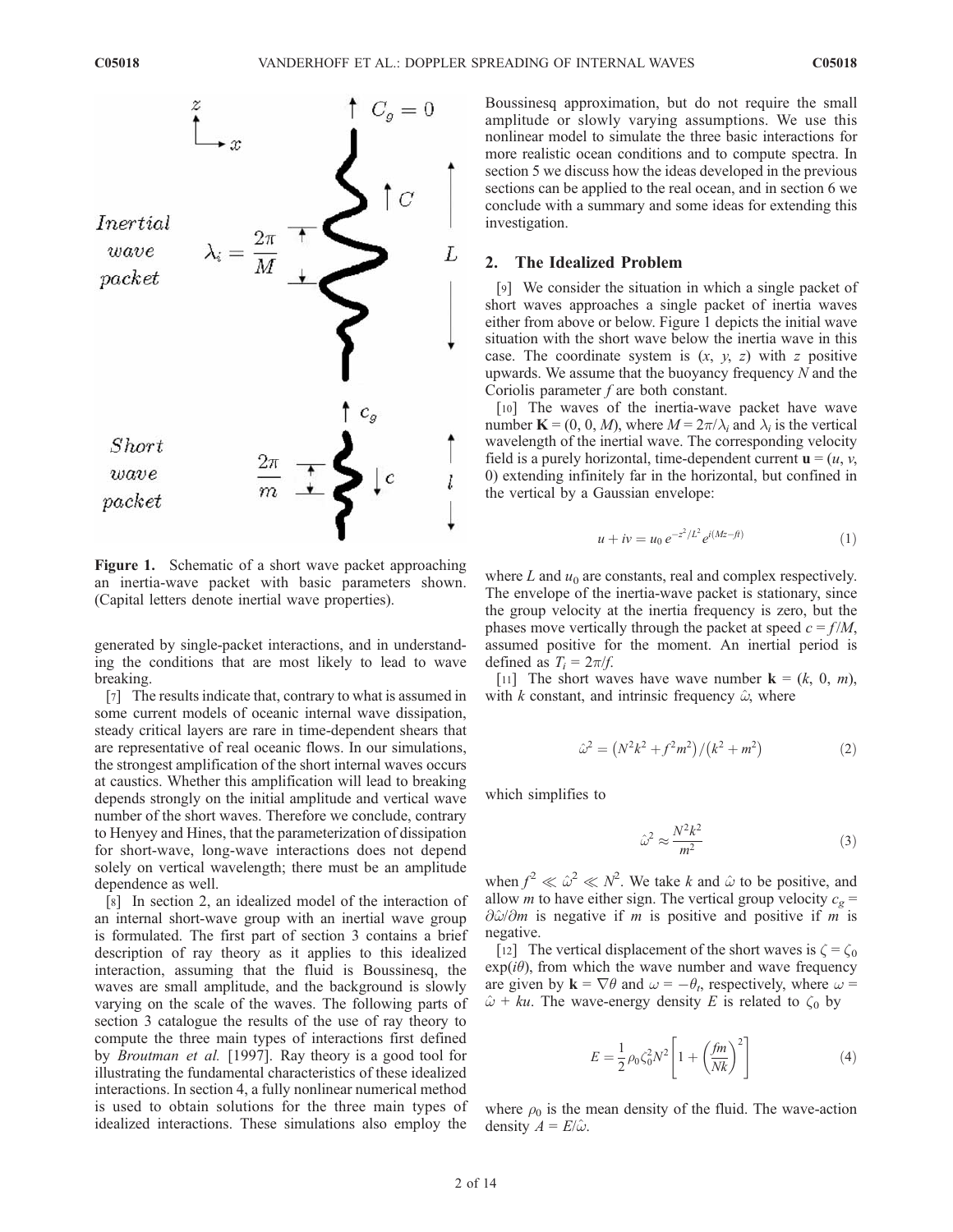[13] The numerical simulations are initialized at time  $t = 0$ with a short-wave packet whose vertical displacement field  $\zeta(x, z, t)$  has the initial form

$$
\zeta(x, z, 0) = \text{Re}\left\{\zeta_0 e^{-(z-z_0)^2/\ell^2} e^{i(kx+ mz)}\right\}
$$
 (5)

where  $\ell$  and  $z_0$  are real constants and  $\zeta_0$  is a complex constant. The initial vertical position  $z_0$  is specified such that the short-wave packet is above the inertia-wave packet if  $c_g \leq 0$ , and below it if  $c_g \geq 0$ .

[14] For all the results shown in this paper, we use the following parameter values, which are within the range of internal waves in the deep ocean at midlatitudes [see Pinkel, 1984]:  $M/k = 2$ ,  $\ell/L = 0.75$ ,  $N/(Mu_0) = 2.4$ ,  $N/f = 75$ ,  $M =$  $2 \pi/(100 \text{ m})$ , and  $f = 10^{-4} \text{ s}^{-1}$ , which yields  $u_0 = 0.05 \text{ m s}^{-1}$ . In the ray-tracing integrations described in section 3 we use  $ML = 2\pi$ , but for the numerical simulations ray-tracing calculations described section 4 we use  $ML = \pi/5$ . The larger value is used in section 3 for pedagogical purposes, to illustrate more clearly the nature of the different encounters. The smaller value is used in section 4 because it is more representative of the real ocean. The initial wave steepness of the short waves is specified to be  $|\zeta_z| = |m\zeta_0| = 0.1$ , where subscript  $z$  represents the partial derivative with respect to z. The vertical wave number of the short waves, m, is specified for each case to obtain different values of the vertical group speed.

### 3. Ray Calculations

#### 3.1. Ray Theory

[15] Using ray theory we can calculate approximately the behavior of the short wave encounter with the inertial wave group. To do this we assume that the inertial wave is both unaffected by the short wave interaction and has a much larger length scale than that of the short wave. Also we assume the short wave is determined by the linear dispersion relation. Then an evolution equation in characteristic form can be found for k.

# 3.1.1. The Ray Equations

[16] The ray-tracing results in this paper are obtained with the following pair of ray equations, for the vertical position of the raypath and the vertical wave number respectively:

$$
\frac{dz}{dt} = c_g, \qquad \frac{dm}{dt} = -k\frac{\partial u}{\partial z}.
$$
 (6)

[17] Here  $d/dt = \partial/\partial t + c_{\varrho}\partial/\partial z$ . Because the expression (1) has no dependence on x or y, the horizontal components  $(k,$ 0) of the wave number of the short waves are conserved along the ray. Thus the constancy of  $k$  already assumed is a consistent assumption. To predict wave steepness a set of additional equations based on wave-action conservation is integrated. These equations, which are described by Broutman [1986] and here in Appendix A, make consistent allowances for structure near caustics in view of its likely importance for wave-breaking thresholds.

#### 3.1.2. Caustics and Critical Layers

[18] We now turn to the problem of computing shortwave amplitudes at ray singularities known as caustics, which occur in this problem near depths where  $c_g = c$ . Caustics occur where neighboring rays intersect each other. Here the slowly varying assumption on which ray-tracing is based, breaks down producing infinite amplitudes that do not occur in the full nonlinear problem. We consider two measures of the short-wave amplitude: the wave-steepness, defined as  $\zeta_z$ , where  $\zeta$  is the vertical displacement of the short waves; and a component of the wave-induced shear  $u'_z$ , where  $u'$  is the x-component of the particle velocity of the short waves, and in each measure the subscript z represents the partial derivative with respect to z.

[19] In the ray approximation, the wave-steepness  $\zeta_z$  has a magnitude  $|m\zeta_0|$  that reaches unity when the short waves are about to overturn. For  $\hat{\omega} \ll N$ , the wave steepness is related to the wave-action density  $A$  by

$$
|\zeta_z| = k (2/\rho_0)^{1/2} A^{1/2} \hat{\omega}^{-1/2}.
$$
 (7)

This is derived from the dispersion relation and (4). The wave-induced shear  $u'_{z}$  is related to the wave-action density in the ray approximation by

$$
|u'_{z}| = Nk(2/\rho_0)^{1/2}\hat{\omega}^{-1/2}(1 - f^2/\hat{\omega}^2)^{-1/2}A^{1/2}
$$
 (8)

when  $\hat{\omega} \ll N$ . The values of  $|\zeta_z|$  and  $|u'_z|$  are in fact computed in our ray integrations from the more general formulae in which the low frequency approximation  $\hat{\omega} \ll N$ is not made. It suffices to plot only  $|u'_z|$ , since when normalized by their initial values the above solutions for  $|u'_z|$  and  $|\zeta_z|$  differ only by the multiplicative factor  $(1 - f^2)$  $\hat{\omega}^2$ )<sup>-1/2</sup>, which is a function of z.

[20] To determine the corrected value for  $|u'_z|$  near the caustic, we start with the caustic correction for the waveaction density  $A$  in (B5) of Appendix B, rewritten here for convenience:

$$
A_{\text{max}} \approx 1.8R i_c^{1/6} A*,\tag{9}
$$

The subscript max denotes the maximum corrected value near the caustic, making the appropriate Airy correction and taking into account the fact that the Airy function reaches its peak on the illuminated side of the caustic. The subscript c denotes the value right at the caustic, and  $Ri = N^2/u_z^2$ .  $A_*$  is the value of  $A$  away from the caustic in the direction along the short-wave ray of decreasing vertical group speed  $c<sub>g</sub>$ . We shall see in the next section that the wave-action density quickly approaches the value of  $A_*$  where  $c_g \ll c$ .

[21] Next we assume that near the caustic,  $|u'_z|$  is related to A by the same ray formula (8) that relates  $|u'_z|$  and A away from the caustic. The justification behind this assumption is that the Airy function correction valid near caustics associated with  $c_g = c$  describes the envelope of the short waves, and within this envelope the short waves are sufficiently slowly varying that the ray-theory relationship between A and  $|u'_z|$  still holds to a first approximation. Using (9) to evaluate (8) near the caustic gives

$$
|u'_z|_{\text{max}} \sim Nk(2/\rho_0)^{1/2} 1.8^{1/2} Ri_c^{1/12} A_*^{1/2} \hat{\omega}_c^{-1/2} \left(1 - f^2/\hat{\omega}_c^2\right)^{-1/2}.
$$
\n(10)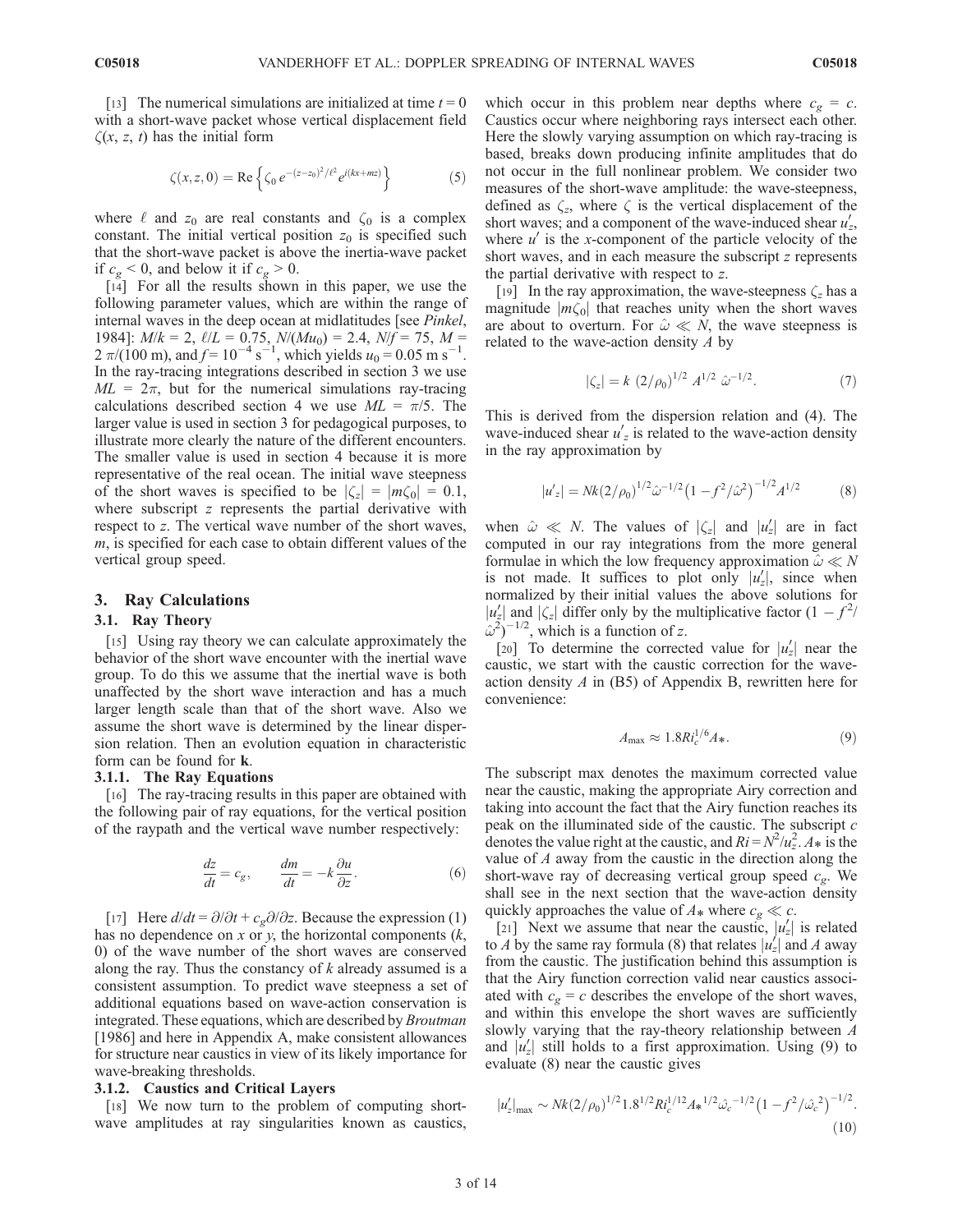

Figure 2. An encounter of the first kind: (a) the raypath, where the boundaries of the shaded, quasielliptical regions mark the locations where, at a given instant t, the strong-refraction condition  $c_g = c$  can be satisfied (see text); (b) the wave-action density of the short waves, normalized by its initial value, with the dotted line indicating the singular ray solution, and the solid line clipped to indicate the maximum value,  $A_{\text{max}}$ , near the caustic, where  $A_{*} = 15.5$ ; (c) the vertical wave number (solid line) and the intrinsic frequency (dashed); (d) the short-wave shear  $|u'_z|$  normalized by its initial value, with the dotted line indicating the singular ray solution and the solid line clipped to indicate the maximum amplitude near the caustic. All plots have the same horizontal axis, the time in inertial periods.

Introducing the subscript zero to denote an initial value, we then obtain

$$
\frac{|u'_z|_{\text{max}}}{|u'_z|_0} = 1.8^{1/2} Ri_c^{1/12} \left(\frac{A_*}{A_0}\right)^{1/2} \frac{\hat{\omega_0}^{1/2} (1 - f^2 / \hat{\omega_0}^2)^{1/2}}{\hat{\omega_c}^{1/2} (1 - f^2 / \hat{\omega_c}^2)^{1/2}}.
$$
 (11)

[22] All quantities in (11) are easily determined in the numerical ray integrations carried out in the next section. We do not actually match the ray solutions to the Airy function. Instead we simply show plots in which the solution for  $|u'_z|$  near the caustic is clipped to the maximum value as calculated from (11).

#### 3.2. Analytic Ray Solutions

[23] An analytic ray solution describing short-wave refraction by inertia waves appears by Broutman and Young [1986] and is obtained by letting  $L$  approach infinity in (1). The inertia-wave velocity **u** is then purely sinusoidal. In a reference frame moving at the inertial-wave phase speed  $c$ , the inertial current appears steady. Solutions then exist for which the short-wave frequency in the inertial-wave reference frame

$$
\Omega = \hat{\omega} + ku - cm \tag{12}
$$

and the vertical flux of wave-action in the inertial-wave reference frame

$$
B = (c_g - c)A \tag{13}
$$

are constants.

[24] As described in more detail by *Broutman and Young* [1986] the analytical wave solutions can be divided into two categories: free and trapped. The free solutions either have the short wave group passing through or being passed by successive crests of the inertia wave. The trapped solutions have the short-wave group permanently confined within one wavelength of the inertia-wave, so that there are regions of the inertia-wave train where the short-wave group cannot propagate. The boundaries of these regions are called caustics and are the curves in  $(t, z)$  where neighboring rays cross. For our idealized model, caustics occur when

$$
c_g = c.\t\t(14)
$$

[25] The vertical wave number  $m_c$  of the short waves at the caustic is

$$
m_c \approx -\left(\frac{MkN}{f}\right)^{1/2} = -\left(\frac{kN}{c}\right)^{1/2}.
$$
 (15)

[26] Equation (15) is derived using  $c_g \approx kN/m^2$ , which follows from (3). In this approximation Broutman and Young [1986] find from (12) that the value of  $u$  at the caustic is

$$
u_c \approx \frac{\Omega}{k} - 2\left(\frac{Nc}{k}\right)^{1/2}.\tag{16}
$$

[27] Although substantial refraction occurs in many cases for both the free and trapped solutions, the strongest focusing of the short-wave rays occurs at the caustics and these are found only in the trapped solutions. Therefore the trapped solutions are of special interest and are singled out for additional discussion in the next subsection.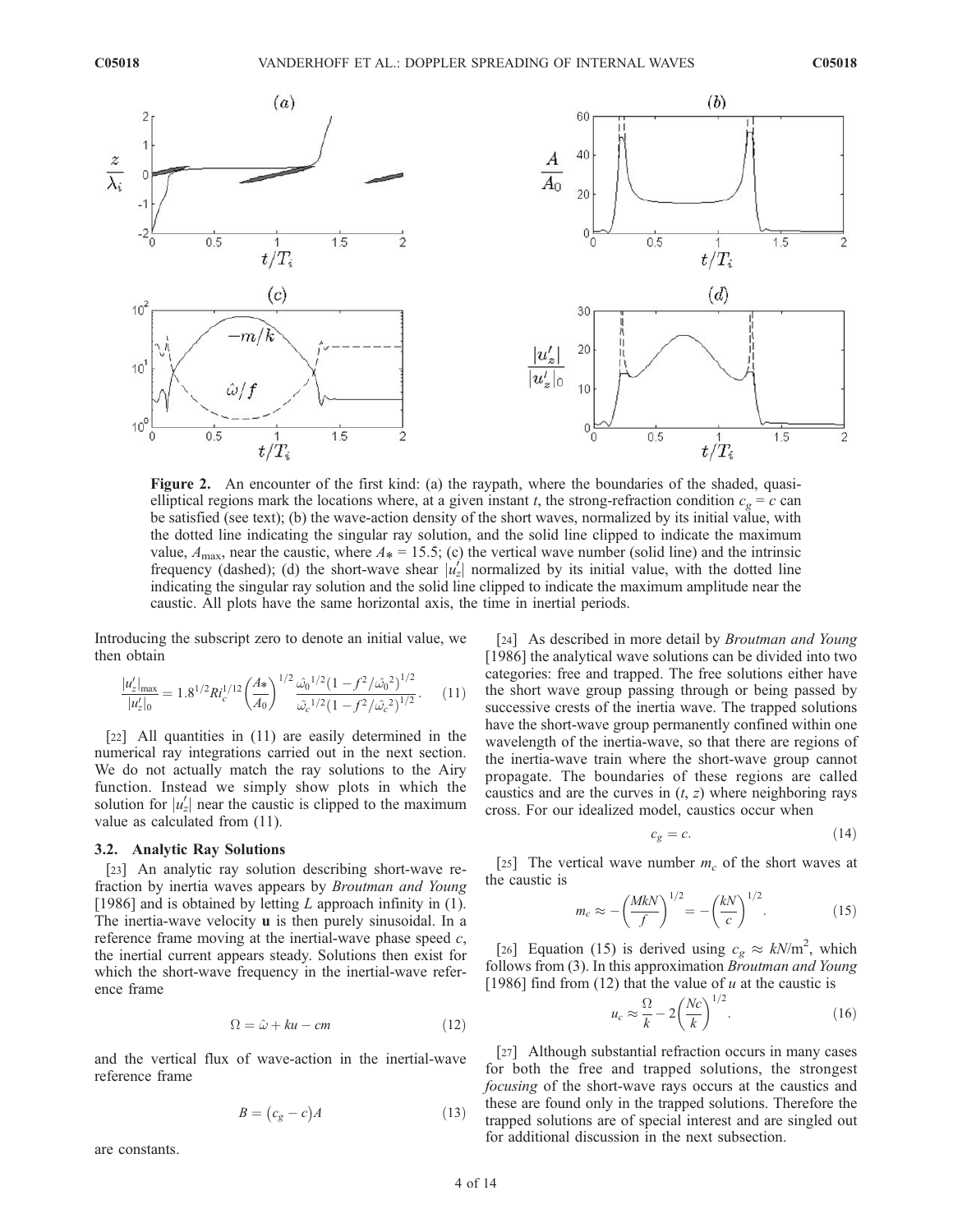

Figure 3. Comparison of the first-kind encounter (left column) with the approach to a critical layer (right column). The plots of m<sup>-2</sup> $\partial m/\partial z$ , m,  $\hat{\omega}$ , and A are for the first raypath in the corresponding upper plot. For the first-kind encounter, all rays approach the inertia-wave packet with  $m/k = -3$ . The rays originate from  $z = -2\lambda_i$  every 1/60th of an inertial period starting from  $t = 0$ . The wave number and wave-action density plots are identical to Figure 2 and are redrawn here for convenience. For the criticallayer calculation  $m/k = -5$  at the initial time. Since  $f = 0$  in the critical-layer calculation, the time axis and intrinsic frequency  $\hat{\omega}$  are scaled by  $2\pi/f_0$  and  $f_0$  respectively, where  $f_0 = N/75$ . The rays approach the critical layer from an initial depth of  $z = -4\lambda_i$  at intervals of 1/60th of 2  $\pi/f_0$ , starting with  $t = 0$ .

[28] A useful result when attempting to extend the above results to encounters with inertia wave packets of finite length can be obtained by noting that typically in our calculations  $\Omega$  takes approximately the same value before and after the encounter. This implies that large permanent changes in the vertical wave number of the short waves can result from the encounter, as we now show. Let the subscript i denote an initial value, before the encounter, and the subscript  $f$  denote a final value, after the encounter. Then since  $u_i$  and  $u_f$  are zero, outside the envelope of the inertia wave  $\Omega_i = \Omega_f$  implies from (12) that

$$
\left(\frac{kN}{m_f m_i} + c\right)(m_f - m_i) = 0, \qquad (17)
$$

where again we have used the approximation (3). Thus  $m_f$  =  $m_i$  is one possible outcome of the encounter. Alternatively the first factor in (17), using (15) gives

$$
\frac{m_f}{m_c} = \frac{m_c}{m_i}.\tag{18}
$$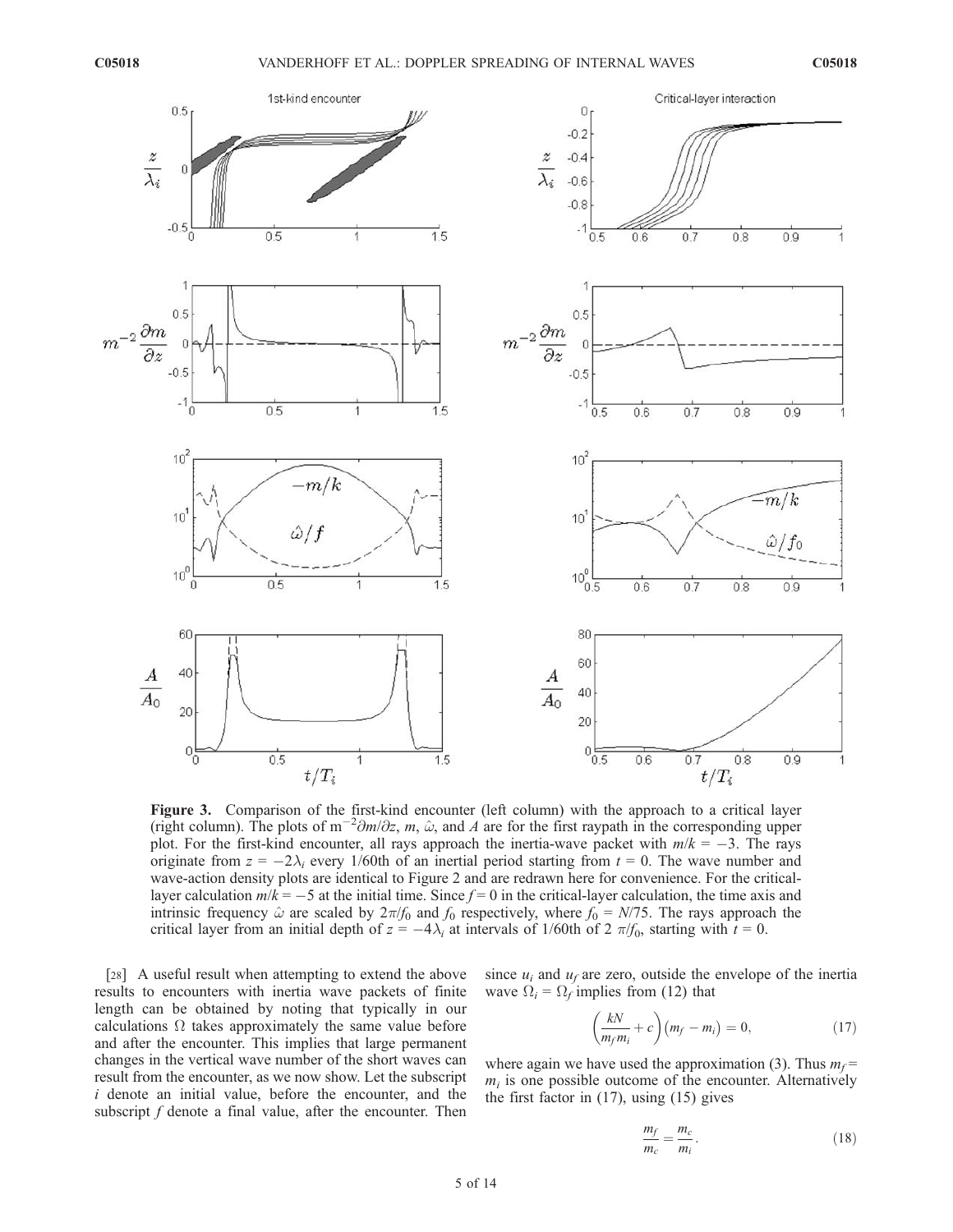## 3.3. Numerical Ray Solutions

[29] We have found numerical solutions of the ray equations for a wide variety of short-wave and background inertia wave groups. For a slowly varying packet of inertial waves, these numerical ray integrations indicate that the analytical solutions for the special case of an inertia-wave train provide useful approximations. Caustics coincide approximately with  $c_{\varphi} = c$ ; and the frequency  $\Omega$  varies slowly along the ray – more slowly than variations in *m* or  $\hat{\omega}$  [see *Broutman*, 1986, Figures 5 and 6].

[30] Encounters between short waves and inertia waves, in which  $c_g = c$  is satisfied at some stage during the encounter, can be divided into three classes depending on the value of c and on the initial value of  $c_g$ , say  $c_g = c_{g0}$  at  $t = 0$ . Sample ray calculations for these three classes, which we will refer to as encounters of the first, second and third kinds, are described in the next three subsections.

## 3.3.1. Encounters of the First Kind  $c_{g0} \gg c$

[31] In the first-kind encounter the short-wave group approaches the inertial-wave packet with small vertical wave number and large vertical group velocity. The initial wave number in this example is  $m = -3k$ , giving the initial values  $\hat{\omega} \approx 24$  f and  $c_g \approx 17$  c. The results of the ray integration are plotted in Figure 2. In each case the time, in inertial periods, is given on the horizontal axis. The depth of the raypath (upper left) is measured in wavelengths of the inertial wave  $(\lambda_i = 2\pi/M)$  relative to the center of the inertial-wave packet at  $z = 0$ . The wave-action density A and short-wave shear  $|u'_z|$  are normalized by their initial values.

[32] The shaded, quasi-elliptical regions in Figure 2a show the phase propagation of the inertia waves: more precisely, the long axis of each shaded region marks the spacetime locus of a crest or maximum in the  $u$  field of the inertia wave. Each quasi-ellipse, i.e., the boundary of each shaded region, marks the approximate depths and times (to leading order in the slow-modulation approximations for the wave packets) at which  $c_g = c$  can be satisfied for the given wave parameters.

[33] Since the initial vertical wave number of the shortwave group in this example is  $m_i \approx m_c/4$ , we expect from (18) that some short-wave groups entering into the inertialwave packet at a different phase of the inertial wave will emerge from the encounter with their wave number increased by a net factor of about 16. Only in a small number of cases, however, does the final wave number actually increase in magnitude to the larger value whose possibility is predicted by (18). The reason why high-wave number outcomes are uncommon is that at high wave number the short-wave group propagates very slowly and is therefore unlikely to escape from the inertial-wave packet before the next crest of the inertial wave catches up with the short-wave group and refracts the short-wave group to low wave number and fast group velocity [*Broutman and* Young, 1986; Bruhwiler and Kaper, 1995]. In most cases, therefore, first-kind encounters conclude with  $m_i \approx m_f$ . For this example, the final value of the vertical wave number is  $m_f = -3.01$   $k = 1.003$   $m_i$ . Permanent changes are more likely in third-kind encounters.

[34] Figure 2 illustrates one of the most important points about the refraction of short internal waves by an inertia wave: the refraction is strongest where  $c_g \approx c$ , and not (necessarily) where the inertial shear is strongest or where the short-wave wave number is largest. A second important point, to be addressed further in the next section, is that between the caustics in Figure 2, the wave-action density levels off to an approximately constant value,  $A^*$ . This is predicted from (13), which indicates that a constant waveaction flux  $B$  implies an approximately constant waveaction density A when  $c_g \ll c$ .

[35] We apply the caustic correction formula (B5), using  $A_* \approx 15$  and  $R_i$  approximately 27 and 35 at the first and second caustics respectively. The corrected value of A near the caustic is then approximately 50. The maximum value for  $|u'_z|$  near the caustic, corrected for the ray singularity using (10), is indicated on the plot for  $|u'_z|$ . The solid line is clipped at this maximum value, while dotted lines represent the singular ray solution.

[36] As regards to its relevance to short-wave dissipation, therefore, this first strong refraction resembles the refraction toward a critical level in steady shear except that the steepness is amplified by a finite factor only, reducing though not eliminating the likelihood of wave breaking. Figure 3 contrasts the focusing of rays in a first-kind encounter (left column) with the focusing of rays in a non-rotating critical layer situation of the classic Booker and Bretherton type (right column). The left column has  $m/k = -3$  initially and is the same case as shown in Figure 2; the classic critical-layer case, the right column of Figure 3, has  $m/k = -5$  initially and  $f = 0$  throughout, i.e.,  $f = 0$  both in (1) and also in the short-wave dynamics. For the first-kind encounter, five rays are shown, each originally separated in time by a sixtieth of an inertia period. After the short-wave rays glance the  $c_g = c$  quasi-ellipse, they propagate into a region of stronger shear while refracting to still higher vertical wave number. However, the short-wave focusing weakens as the inertia-wave shear strengthens. This is clear from the plot: the rays become parallel.

[37] As explained by *Broutman et al.* [1997], the waveaction density A becomes approximately constant as the rays become parallel. This can be anticipated theoretically using arguments similar to those of Broutman and Young [1986]: in the reference frame moving vertically at the phase speed of the inertia waves the vertical flux of waveaction density,  $(c_g - c)A$ , is approximately constant, and therefore

$$
c_g A \simeq \text{constant} \quad \text{whenever} \quad c_g \gg c \tag{19}
$$

$$
A \simeq \text{constant} \quad \text{whenever} \quad c_g \ll c. \tag{20}
$$

The limit of constant  $c_gA$  is relevant to many steady-shear refraction and critical-layer models, and it is this limit that Hines [1991] assumes from the very start of his analysis. However, at high vertical wave numbers for which  $c_g \ll c$ , it is the wave-action density  $A$ , not the wave-action flux that becomes constant. This is similar to the steady-shear refraction model proposed by Phillips [1966] (included in the first edition only) and related to the original sheareddisturbance theory of *Thomson* [1887], in which the shortwave rays do not converge but instead remain parallel during the refraction.

[38] In a model such as ours, a quantity that measures the degree of ray focusing is  $m^{-2}\partial m/\partial z$ . This is the fractional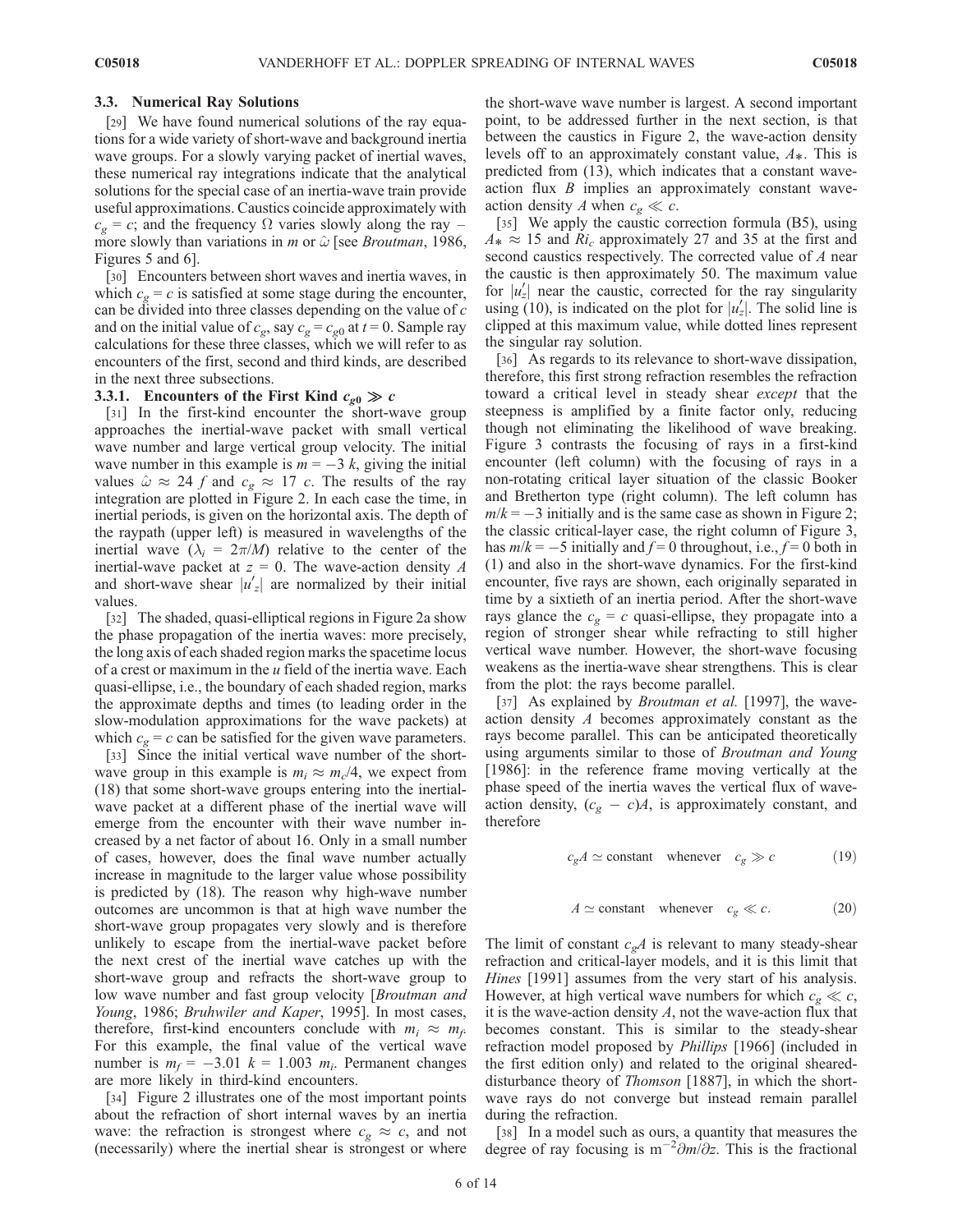

Figure 4. An encounter of the second kind. Plot details are as in Figure 2, but note the different scalings on the time axes, and that, despite appearances, the inertia wave number  $M$  and packet envelope scale  $L$ are the same; it is only the short-wave parameters and the location of the condition  $c_g = c$  that vary. The values for  $A_*$  in (b) in order of occurrence are: 0.96, 0.75, 0.51, and 0.23.

change in the vertical wave number over a vertical distance of  $m^{-1}$ . Its value can be computed in a ray calculation, and in fact  $\partial m/\partial z$  is required anyway to calculate the waveaction density from (A1). When neighboring rays cross at a caustic m<sup>-2</sup> $\partial m/\partial z$  diverges. When neighboring rays are parallel m<sup>-2</sup> $\partial m/\partial z$  vanishes. Figure 3 includes a plot of  $\sin^{-2}\frac{\partial m}{\partial z}$ , computed numerically for the first ray to reach the caustic in the upper left plot of Figure 3.

[39] Consider again the simple ray model (subsection 3.2) for the case of an inertia wave that is infinite in extent, i.e., with no Gaussian envelope. In the reference frame moving vertically at the phase speed of the inertia wave we find a steady ray solution for  $m^{-2} \partial m / \partial z$ . In the limit  $\hat{\omega}^2 \ll N^2$  we have from (6),  $(c_g - c) \frac{\partial m}{\partial z} = -k u_z$ , so that

$$
\frac{1}{m^2} \frac{\partial m}{\partial z} = -\frac{u_z}{N} \left[ \frac{1}{\left(1 - \frac{f^2}{\tilde{\omega}^2}\right)^{\frac{1}{2}} - \frac{m^2}{m_c^2}} \right] \tag{21}
$$

where we have used  $c = c_g(z_c) \approx kN/m_c^2$  to obtain the above expression.

[40] If we first consider a steady shear by letting  $c \to 0$ and consequently  $m_c \to \infty$ , we find that  $m^{-2} \frac{\partial m}{\partial z}$  is proportional to the local shear  $u_z$ . Thus if rotation is ignored the rays will approach a critical layer sharply focused if the shear is strong. An example of focused rays approaching a critical layer (without rotation) is shown in the right column of Figure 3. If rotation is included, ray theory itself breaks down in the approach to a critical layer, as  $\hat{\omega} \rightarrow f$ , and ray theory's slowly varying approximation is violated. However, for time-dependent inertial shear, i.e., nonzero  $c$  and finite  $m_c$ , the combined limit of large vertical wave number m and  $\omega \rightarrow f$  becomes one of vanishing m<sup>-2</sup> $\partial m/\partial z$ .

[41] The Phillips limit illustrates that strong refraction is not the same as strong focusing. In the Phillips limit (20), unlike limit (19), the wave-energy density (4) decreases as the vertical wave number  $m$  increases, as seen in Figure 3. Wave-induced shear and wave steepness increase as  $m$ increases, but at a slower rate than they would if the wave-action flux, rather than the wave-action density, were constant. An internal wavefield which obeys the Phillips limit rather than limit (19) may be able to sustain larger amplitudes at lower wave number without saturation at high wave number.

#### 3.3.2. Encounters of the Second Kind  $c_{g0} \approx c$

[42] These short waves, with  $m/k = -12.25$  initially, satisfy  $c_{\varphi} = c$  immediately upon entering the inertia-wave packet. However, despite this, refraction is weaker than in the first-kind encounter, because the short-wave group becomes trapped around the low-shear trough of the inertia wave midway between two shaded regions. We refer to this case as an encounter of the second kind.

[43] The initial condition for the second kind encounter in Figure 4 is  $m = m_c \approx -12.25$  k, or  $\hat{\omega} \approx 6.2$  f. These short waves find caustics immediately upon entering the outer fringes of the inertial-wave packet. Nine caustics occur during the encounter. Toward the center of the inertial-wave packet the quasi-ellipses expand in size, as the caustics migrate toward the nearest trough of the inertial waves. Hence the short waves are trapped by refraction in a region of low inertial shear and experience smaller variations in vertical wave number than those experienced in first-kind and third-kind encounters. The equation (18) suggests that the final wave number should be close to the initial one, as both roots of that equation predict  $m_f = m_i$ . The ray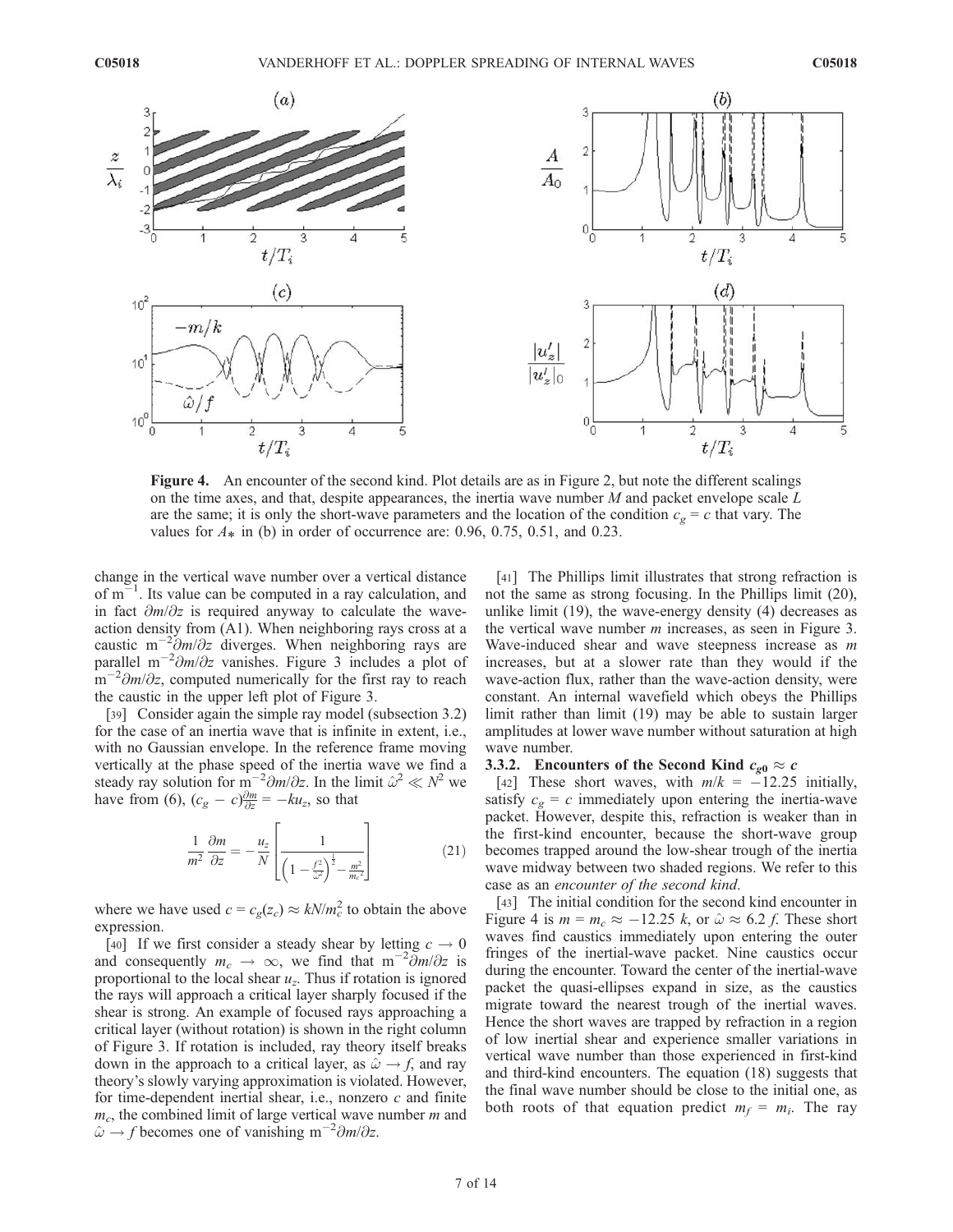

Figure 5. An encounter of the third kind. Plot details are as in Figure 2, but note the different scalings on the time axes, and that, despite appearances, the inertia wave number  $M$  and packet envelope scale  $L$ are the same; it is only the short-wave parameters and the location of the condition  $c_g = c$  that vary. The values for  $A_*$  in (b) in order of occurrence are: 0.95, 0.6, and 0.2.

integration gives  $m_f = -9.8$  k, the discrepancy being attributed to a net change in  $\Omega$ .

## 3.3.3. Encounters of the Third Kind  $c_{g0} \ll c$

[44] In third-kind encounters, the short waves approach the inertial-wave packet very slowly. The ray integration in Figure 5 is initialized with  $m/k = -30$  or  $\hat{\omega} = 2.7$  f, implying  $c_g \approx 0.17$  c The first 6 inertial periods are omitted from the plots.

[45] Despite their slow propagation, the short waves never find critical layers, as they would in a steady current of similar strength. (The horizontal phase speed of the short waves is less than  $0.2u_0$  before the encounter.) Nor is there much amplification near the caustics, relative to the initial amplitude, when correction is made to the singular ray solution.

[46] The post-encounter wave number is  $m/k \approx -3.6$ . Equation (18) predicts  $m_f / k \approx -4.3$ , but was derived assuming that the initial and final values of  $\Omega$  are the same, whereas in this example they are different by about a factor of 1.2. This large permanent decrease in the vertical wave number is a common outcome of third-kind encounters, as illustrated in Figures 7 and 9 of Broutman and Young [1986], and in many examples provided by *Bruhwiler and* Kaper [1995]. We call this effect the wave number downshift. If this were a steady depth-dependent current, instead of a time-dependent one, the wave number downshift would be impossible as it would violate the conservation of the frequency  $\hat{\omega}$  + ku along the ray. The conservation of  $\Omega$  leads instead to a quadratic formula for  $m$ , permitting different initial and final wave numbers.

[47] As a result of the wave number downshift, the shortwave group expands in size as it leaves the inertial-wave packet. This is because during the downshift the leading edge of the short-wave group momentarily climbs upward at a faster speed than the trailing edge. Since the integral of the wave-action density over the volume of the short-wave group is constant, the wave-action density itself must decrease, as indicated in Figure 5b. Changes to the inertial waves as the result of this encounter are discussed by Broutman and Grimshaw [1988].

[48] Now recall that short waves entering into the firstkind encounter face intense focusing and amplification near their initial caustic. If the short waves are to propagate past the caustic without breaking, and hence persist into the Phillips high-wave number regime, the short waves must initially have very small amplitude with very low frequency. Here is a scenario for how this might happen in the ocean.

[49] Suppose small-amplitude short wave groups are generated at low frequency (where the sources of oceanic internal waves, at least large-scale internal waves, are most energetic), and then interact with large scale internal waves. They initially enter into third-kind encounters, but thereafter are more likely to participate in first-kind encounters because of the wave number downshift, the net decrease in vertical wave number. Thus third-kind encounters may evolve into first-kind encounters. As illustrated in Figure 5 of the present paper, and by Broutman and Young [1986], such third-kind encounters culminate with short waves of greatly reduced wave-action density and wave-induced shear. Hence the amplification in the subsequent first-kind encounter would only restore the short waves to their original but small amplitude.

[50] We will refer to those first-kind encounters that evolve from third-kind encounters as upgraded first-kind encounters, or simply upgraded encounters. An example is shown in Figure 6. Here the short waves propagate through two vertically separated inertial-wave packets. The lower one, below the horizontal dashed line on the plot of the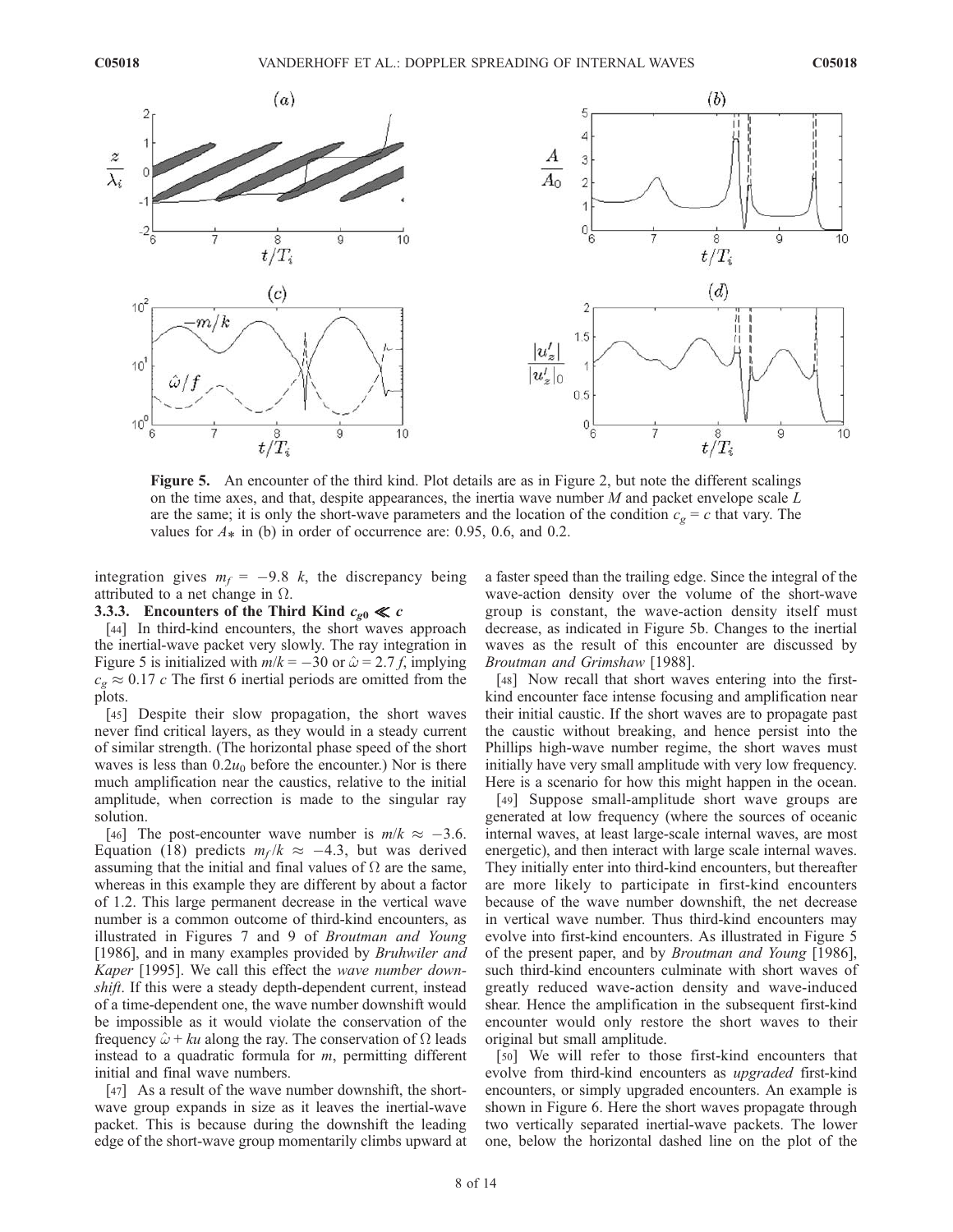

Figure 6. A third-kind encounter followed by an upgraded first-kind encounter. All plots have the same horizontal axis, the time in inertial periods. Top: the raypath, which originates from  $z = -4\lambda_i$  at  $t = 0$ , and the vertical profile of the inertial velocity u at  $t = 0$ . The lower inertial-wave packet is centered at  $z = -2\lambda_i$ , and the upper one is centered at  $z = 2\lambda_i$ . The two inertia waves are the same as shown in Figure 2 The initial wave number of the short waves is  $m/k = -30$ . Middle: the short-wave shear  $|u'_z|$ , with the dotted line to indicate the singular ray solution and solid line to indicate the maximum value near the caustic. Bottom: the wave-action density, with the dotted line indicating the singular ray solution and the solid line indicating the maximum value near the caustic.

raypath, is a third-kind encounter; the upper one, above the dashed line, is an upgraded encounter.

### 4. Numerical Simulations

[51] For comparison with ray theory, which is linear and which assumes, formally, a slowly varying background and slowly modulated wave packets, we now present numerical results obtained by integrating the fully nonlinear inviscid, Boussinesq equations of motion. In their vorticity-stream function form, these are:

$$
\frac{\partial^2 \psi}{\partial x^2} + \frac{\partial^2 \psi}{\partial z^2} = -q \tag{22}
$$

$$
\frac{\partial q}{\partial t} + J(\psi, q) - \frac{\partial \sigma}{\partial x} - f \frac{\partial v}{\partial z} = 0
$$
 (23)

$$
\frac{\partial v}{\partial t} + J(\psi, v) + fu = 0 \tag{24}
$$

$$
\frac{\partial \sigma}{\partial t} + J(\psi, \sigma) - N^2 w = 0, \qquad (25)
$$

where q is the y-component of vorticity and  $J(\psi, q)$  the Jacobian with respect to  $(x, z)$ . Here the fluid velocity  $\mathbf{u} =$  $(u, v, w)$ , and the stream function  $\psi$  is defined such that  $u = -\partial \psi/\partial z$ ,  $w = \partial \psi/\partial x$ , and  $q = \partial u/\partial z - \partial w/\partial x$ . The scaled density perturbation due to the presence of internal wave motions is  $\sigma = g\rho'/\rho_0$  where g is the acceleration due to gravity; the density  $\rho = \rho' + \rho_0$ , with  $\rho_0(z)$  the mean density profile. Because of rotation, there is a nonzero  $\nu$ field, but all variables are assumed to be independent of  $y$ .

[52] Periodic boundary conditions are imposed in both the x- and z-directions, and the equations are solved using a Fourier spectral collocation technique with Runge-Kutta time stepping. The computational domain contains one horizontal wavelength of the short waves in the horizontal direction and one vertical wavelength of the inertia waves in the vertical direction.

[53] There are 512 grid points in the vertical direction, but only 8 grid points in the horizontal direction. The low horizontal resolution suffices for this problem (as has been verified by tests at higher resolution) because the short waves, though strongly refracted, are not strongly amplified, and remain well below breaking threshold. The maximum wave-steepness  $\partial \zeta / \partial z$  of the short waves over the duration of the simulation is only about twice its maximum value at the initial time, chosen to be 0.1. No viscosity or filtering was necessary to stabilize the calculation. (An initial steepness of 0.2, however, leads to computational instability at this resolution if no filtering is employed.)

[54] Figure 7a shows the perturbation density field computed from the numerical model results as a function of depth and time at a fixed horizontal location. It is an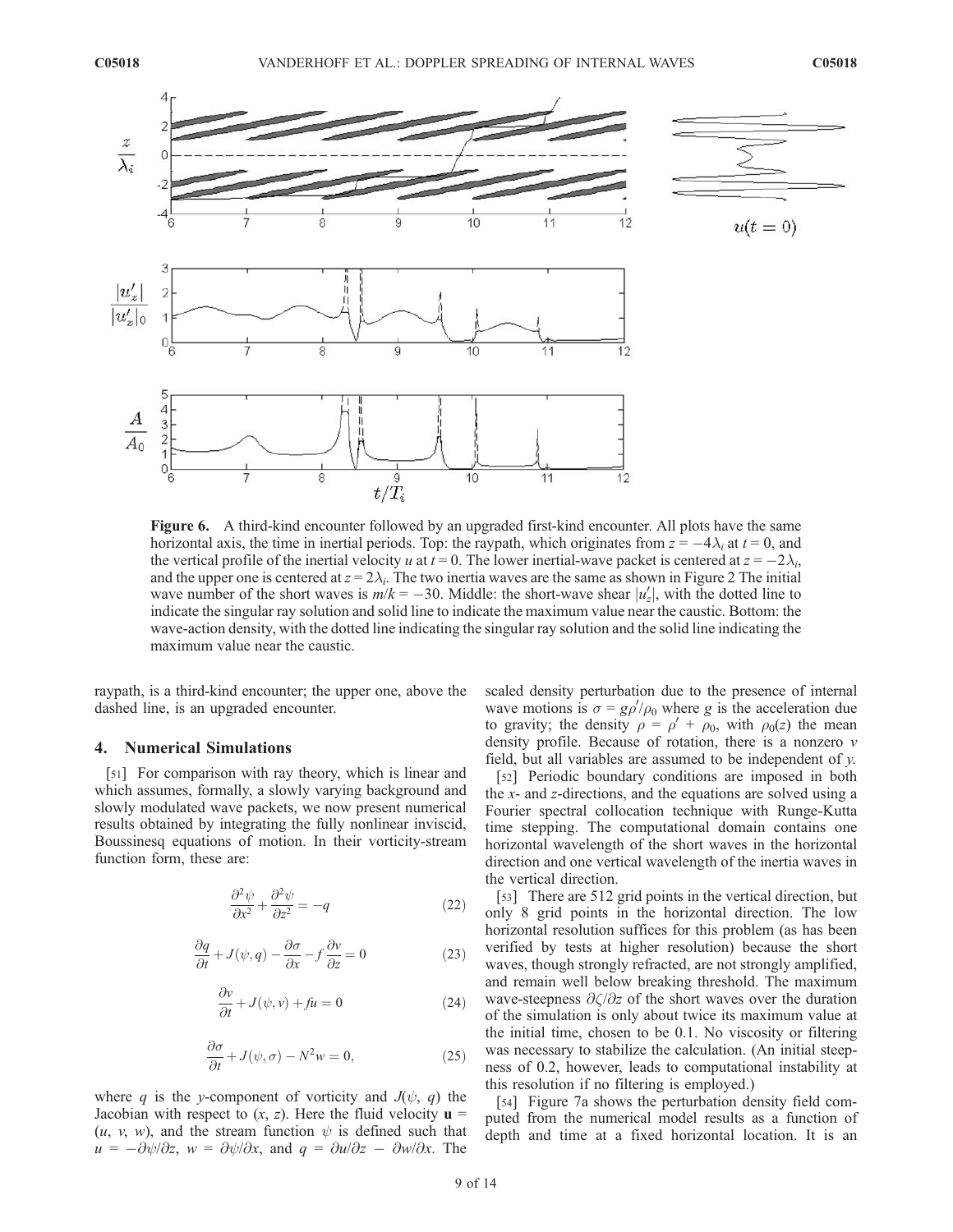

Figure 7. An encounter of the first kind: (a) the perturbation density as a function of depth and time as computed by the spectral numerical method. Overlaid on the plot are raypaths computed as described in section 3; (b) the time-averaged vertical wave number vertical displacement spectrum (solid line). The dashed line is the initial spectrum and the straight line has slope  $-2.9$ .

example of a first kind encounter with  $m/k = -3$  initially. Raypaths in the tz domain were computed for this example and are superimposed on the figure for comparison. The inertia-wave packet does not show up directly in the figure, as there is no corresponding density perturbation. The rays duplicate the the numerical results quite well, showing strong refraction toward high vertical wave number shortly after entering the inertia-wave packet, and no significant net change in vertical wave number after leaving the inertiawave packet.

[55] Figure 7b shows the vertical-wave number spectrum of the vertical displacement  $\zeta$ , obtained by averaging spectra over the last half of the simulation. After refraction by the inertia-wave packet, the spectrum of the short-wave packet is broadened such that the slope of the spectrum in the higher wave number region is about  $-2.9$ . This is in the range of  $-2$  to  $-3$  slopes of the high-wave number region of spectra typically measured in the ocean. Note that a strong peak in the spectrum remains at the initial vertical wave number, consistent with the observation that many rays exit the interaction with  $m_f = m_i$ .

[56] Figure 8a shows perturbation density field computed from the numerical models results as a function of depth and time at a fixed horizontal location for a second-kind encounter. In this case the short wave packet has  $m/k =$  $-14.7$  initially. The dimensionless inertia-wave packet scale  $ML = \pi/5$ , or 1/10 of one inertial wavelength, is a smaller value than that used for the ray integrations of the previous section. Raypaths in the tz domain were computed for this example and are superimposed on the figure.

[57] The rays duplicate some of the features of the numerical wavefield. The first rays to reach the inertiawave packet turn upward and then sharply toward the horizontal. The orientation of the phase lines in the numerical solution seems to have the same property, except that some of numerical wavefield reach a turning point point and reflect downward. The rays do not quite reach turning points, which in a tz plot would correspond to a vertically oriented ray.

[58] The refraction in this figure seems somewhat stronger than in the earlier ray predictions would indicate for a second encounter. This is probably due to the shorter packet length used in the numerical simulations for the inertia wave. In a second-kind encounter, the short waves avoid strong refraction by gradually moving into the trough of the inertia wave, where the inertia shear is weak. However, if the inertia-wave packet is short, the short waves do not



Figure 8. An encounter of the second kind. Plot details are as in Figure 7, but with straight line slope in Figure 8 $b$  -1.7.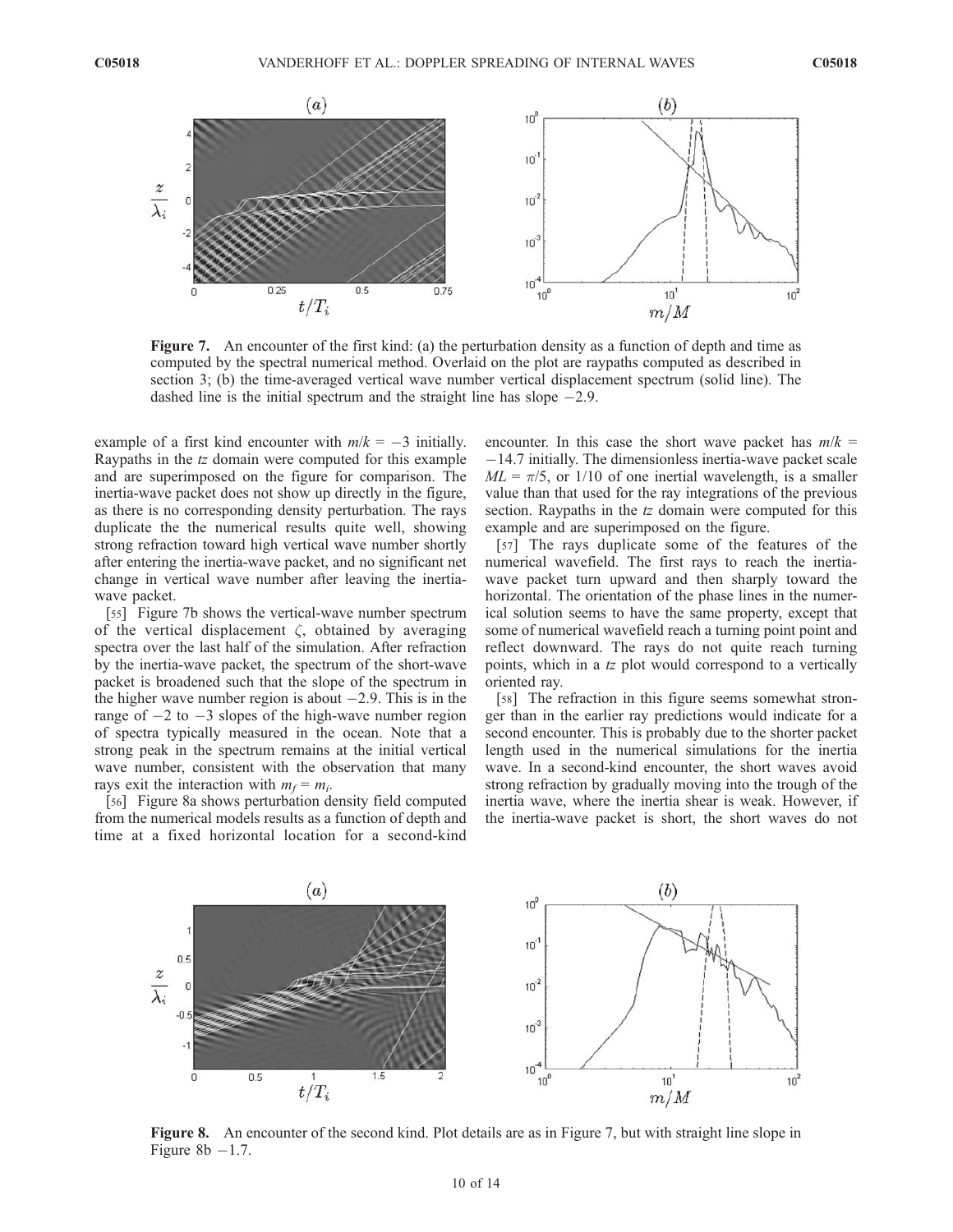

Figure 9. An encounter of the third kind. Plot details are as in Figure 7, but with straight line slope in Figure 9b  $-2.5$ .

always reach the trough before encountering relatively large inertia-wave shear.

[59] Note also that the short-wave packet appears to emerge from the inertia-wave packet partially inverted. That is, the first ray to leave the inertia-wave packet is one of the last to enter, and the next rays to exit come from the lower half of the initial short-wave packet.

[60] A graph of the vertical displacement spectrum, computed in a similar manner to that described for the first kind encounter, is shown in, Figure 8b. The plot shows a substantial broadening of the spectrum compared with the initial short-wave spectrum. The broadened spectrum has a vertical wave number region with a slope of about  $-1.7$ , and in this case there is no evidence of a peak in the spectrum at the initial wave number of the short-wave packet.

[61] The perturbation density plot of Figure 9a is an example of a third-kind encounter. Initially, the short-wave packet has an initial vertical wave number  $m/k = -35$ . The inertial wave has the same properties as described above for the second-kind encounter.

[62] The short-wave packet can be seen propagating upwards and then refracting strongly after about one inertia period, in much the same way as in the first strong refraction event seen in Figure 5, i.e., illustrating a  $c_g = c$ interaction. Just afterward, some short-wave energy escapes rapidly from the inertia-wave packet, illustrating the permanent decrease in vertical wave number *m* that is the most striking feature of a third-kind encounter. However, because of the fanning out of the rays above the inertia-wave packet, more of a spread of  $m$  values is produced, in this case, than in the case shown in Figure 5. Refraction and the repeated encounters due to the vertically periodic boundary conditions soon spread the short-wave energy throughout the computational domain.

[63] The vertical displacement spectrum for this case is shown in Figure 9b. As in the previous cases, the spectrum is broadened substantially compared with the initial spectrum. Note that a wave number region with slope of about  $-2.5$  is produced within two inertia periods, and in this case there is no evidence of a peak at the initial short-wave vertical wave number. For a computational domain of 100 m depth, the region of  $-2.5$  slope extends from a scale of about

12 m to about 3 m. This was also seen by Broutman et al. [1997].

#### 5. Discussion

[64] The ray and numerical simulations summarized here show that short-wave focusing is sharply concentrated around those (time-evolving) depths where  $c_g = c$ , and that short-wave focusing is relatively weak everywhere else. The calculations have also confirmed that, in order to understand and adequately model the role of Doppler spreading in realistic oceanic and atmospheric spectra, the usual assumptions about critical levels in steady shear need to be treated with caution since they may fail, sometimes drastically, in time-dependent shear. Similar caveats have been put forward by Eckermann [1997].

[65] What are the consequences of our conclusions for the interpretation of Henyey's ray simulations? Upgraded encounters may be useful in interpreting the results of Henyey and Pomphrey [1983], who ray-trace short-wave groups through a background composed of internal waves of many frequencies and wave numbers, combined with the amplitudes prescribed by the Garrett-Munk internal-wave model [see *Munk*, 1981]. They initialize each short-wave group with high intrinsic frequency and low vertical wave number and terminate the ray integrations if the short-wave group refracts to 5-meter wavelength, supposing critical-layer dissipation in such cases.

[66] It seems likely that the rapid increases in wave number pictured in Henyey and Pomphrey's Figure 6 are associated with the temporary satisfaction of  $c_g = c$ , involving the short-wave group and some near-inertial component of the background wavefield. If so we would classify them as first-kind encounters. Alternatively, the same results might represent upgraded first-kind encounters. The amplification in a first-kind encounter is strong, upgraded or not, but the likelihood of achieving instability and wave breaking is much less if the encounter is an upgraded one: the short-wave group enters into the upgraded encounter having inherited a very small amplitude from the preceding thirdkind encounter. Flatté et al. [1985] and Henyey et al. [1986] extend the Monte-Carlo ray simulations of Henyey and Pomphrey [1983], but they make a key change: the initial horizontal wavelength of the short waves is lengthened to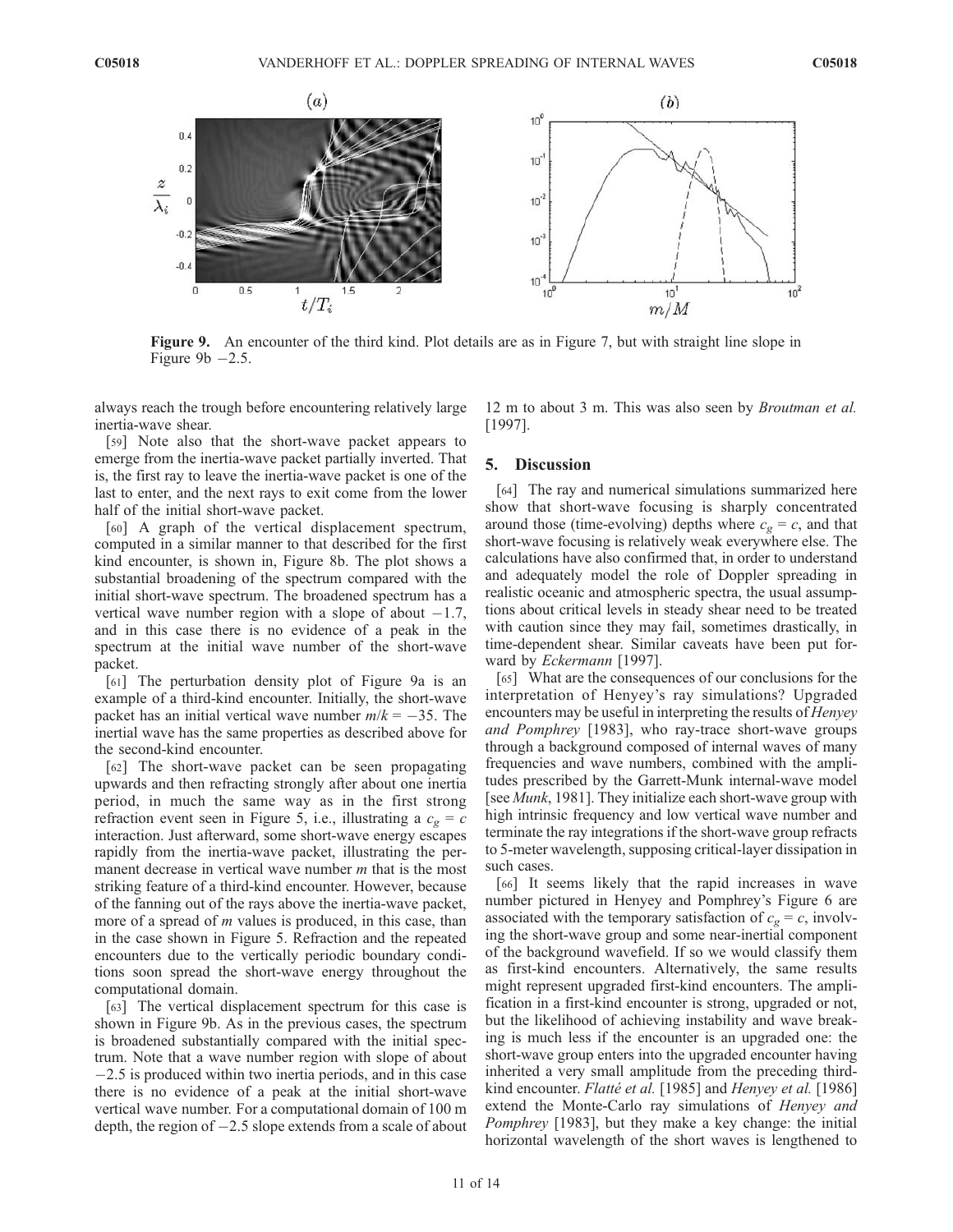1000 m, up from 200 m in Henyey and Pomphrey. It is then found, in contrast to Henyey and Pomphrey, that changes in the horizontal wave number of the refracting short waves become as important as changes in the vertical wave number in affecting the spectral transport of wave-action.

[67] In our encounters, increasing the horizontal wavelength of the short waves while keeping the strength of the inertial shear fixed weakens the short-wave refraction in the same way as decreasing the inertial shear while keeping the horizontal wavelength of the short waves fixed [Broutman and Young, 1986, Section 2]. Either way, the refracting short waves experience smaller variations in vertical wave number. In the limit of increasing horizontal wavelength, first-kind and third-kind encounters gradually disappear, leaving only second-kind encounters which themselves become progressively weaker. In this limit, only short waves with  $m \approx m_c$  before the encounter will ever satisfy  $c_g = c$  during the encounter. Thus the relative importance of horizontal wave number variations in the Flatté et al. [1985] and Henyey et al. [1986] studies may be related to the relative unimportance of the  $c_g = c$ condition. As the short waves in the simulations of Flatté et al. and Henyey et al. refract to shorter horizontal wavelength, we would expect  $c_g = c$  to be more readily satisfied and consequently the refractive changes in vertical wave number to dominate the refractive changes in horizontal wave number. In this regard, we note that it is only after the short waves refract to the shorter horizontal wavelength of approximately  $100 - 300$  m that Henyey et al. find significant refraction to short vertical wavelength, which they associate with dissipation.

[68] A comparison of the encounters with oceanic measurements is suggested by the magnitude of  $m_c$ , the vertical wave number at  $c_g = c$  and which by (15) is approximately  $(kMN/f)^{1/2}$ . Suppose we take  $N/f = 50$ , and use  $2\pi/100$  m for both the vertical wave number of the inertial wave M and the horizontal wave number of the short waves  $k$ . These values give (ignoring the sign)  $m_c \approx 2\pi/14$  m. In estimating  $m_c$ , a good indication of N and M is often obtainable from vertical profiles of density and horizontal velocity respectively, but an appropriate value to use here for  $k$  is more difficult to assess. Yet there is only a square root dependence on  $k$ , and there are lower and upper bounds for  $k$ beyond which the short waves propagate either too quickly or too slowly to satisfy  $c_g = c$ . If we take as a crude lower bound  $k \geq N/u_0$  (more like a condition for critical layers), where  $u_0$  is the maximum speed of the inertial current, then

$$
m_c \ge M \left(\frac{N}{f}\right)^{1/2} \left(\frac{N}{Mu_0}\right)^{1/2}.
$$
 (26)

Choosing  $N/f = 50$  and the minimum Richardson number  $(N/Mu_0)^2$  to be  $O(1)$ , we find that  $m_c$  is about seven times the vertical wave number of the background inertial wavefield.

[69] By these estimates  $m_c$  falls in the range of wave numbers at which a roll-off in the slope of temperature spectra has often been observed in the ocean [Gregg et al., 1993]. Equation (26) indicates that  $m_c$  increases with decreasing latitude and is only weakly dependent upon the total energy level of the internal wavefield, if that total

energy is proportional to  $u_0^2$ . Both these characteristics are generally consistent with the measurements of Gregg et al. [1993]. The steepening slope may thus be related to the importance of parallel-ray refraction at high vertical wave number. In this ''Phillips limit'', (20) constrains the waveaction density  $A$  to be approximately constant. An increase in  $m$ , or equivalently a decrease in  $\hat{\omega}$  then causes a reduction in the wave-energy density  $E = \hat{\omega}A$  of the refracting short waves. The lost wave-energy goes into a mean flow, which takes the form of forced and trailing inertia waves [Broutman and Grimshaw, 1988]. Temperature spectra might steepen slightly more than velocity spectra because the short-wave generated inertial waves have no vertical displacement.

[70] The roll-off begins at a vertical scale of 10 m. Is this scale related to the effects of time-dependent shear? For example, do short waves of  $c_g$  less than c of the dominant background waves begin to dominate the spectrum at these scales? There is some evidence from the calculations of Henyey et al. [1986] that this is the case. If so, and if the short-wave focusing is weak at these scales, then the generation of slowly varying mean flows by the short waves becomes important, and may result in steeper spectral slopes.

[71] What are the consequences of our conclusions for Hines' theory for the high-wave number shape of internalwave spectra? The context here is the upper atmosphere, where unlike the ocean, the short waves and the long waves are believed to propagate energy predominantly upwards. Hines models upward propagating internal waves only; hence  $c_g = c$  interactions do not occur in his model. In such cases, our computations, and those of Eckermann [1997] and Sartelet [2003a, 2003b], suggest that a steadyshear assumption is likely to lead to an overestimate, perhaps significant, of the strength of the refraction and of the rates of dissipation.

[72] A statistical study done by Bruhwiler and Kaper [1995] addresses the question of the high-wave number shape of internal-wave spectra as well. Using ray theory they let a set of short waves with a realistic frequency spectrum propagate through a single inertial wave. The spectrum is accounted for by the number of waves, where each wave has the same initial amplitude. They find a general trend of short waves propagating to higher frequencies, and therefore smaller vertical wave numbers. It is interesting though that they find a flattened short wave frequency spectrum when the initial spectrum had a slope of  $-2$ . There is much more statistical work to be done, such as including changes in short wave horizontal wave numbers and propagation through more than one inertial wave.

## 6. Conclusion

[73] We have extended previous work on the interaction of short internal waves and inertia waves in the following ways: we have included calculations of the wave-induced shear to help indicate the tendency for wavebreaking; we have included numerical simulations for all three encounters, and ray and numerical calculations for encounters in which the short-wave phases and the inertia-wave group propagate in opposite vertical directions; and we have suggested some new consequences of the model for the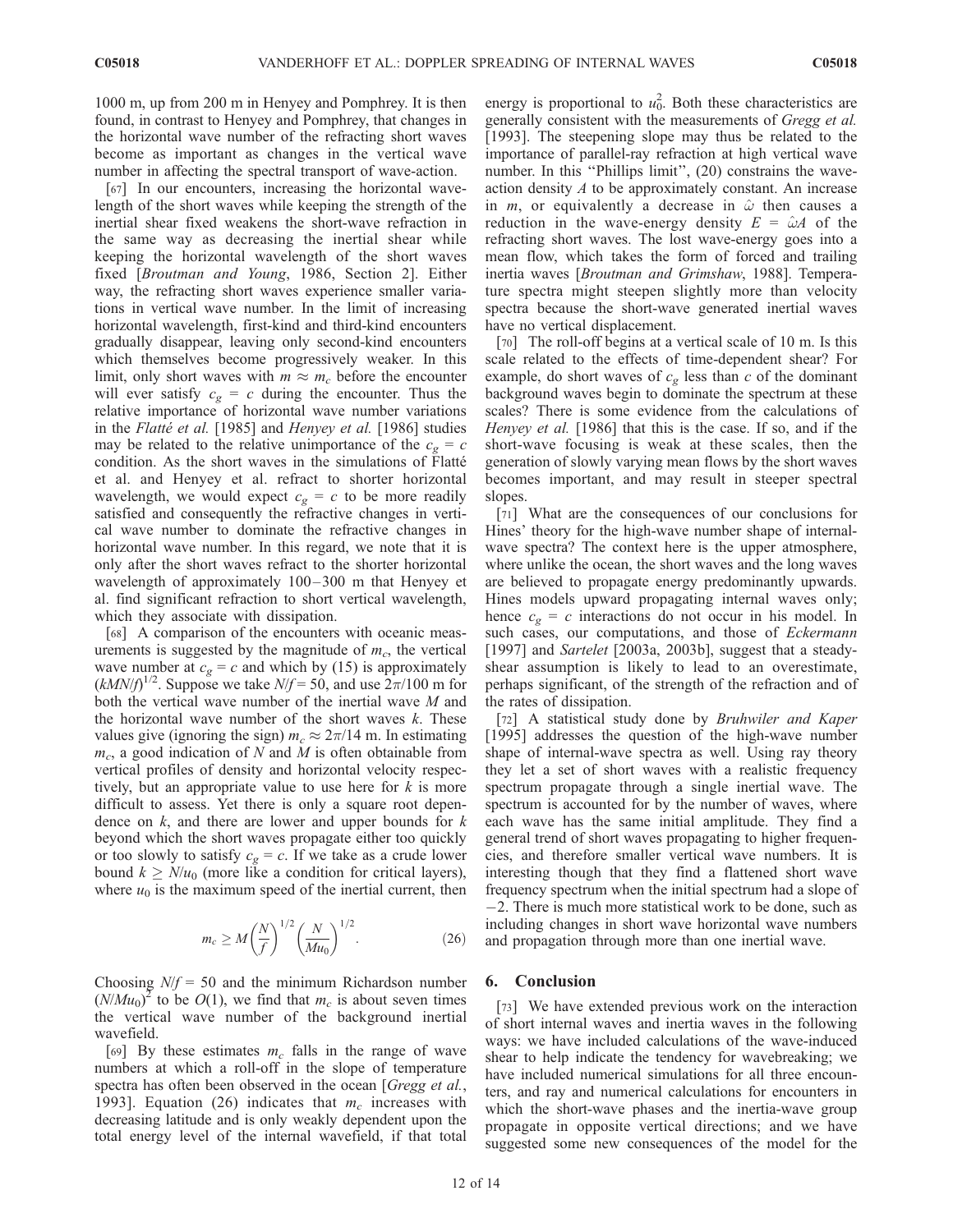oceanic internal wavefield. For example, by introducing the upgraded encounter, we have shown that the strong amplification and steepening of the short waves in a first-kind encounter can be consistent with low levels of short-wave dissipation. Also, we have suggested how short-wave refraction by an inertia wave could lead to a change in slope of measured ocean spectra near 10 m vertical scale. Note that this is a non-dissipative explanation for the slope change.

[74] A number of potentially important effects are omitted from our model. For example, Sun and Kunze [1999a, 1999b] found that the inclusion of vertical divergence of the vertical background velocity can enhance the rate at which short waves are refracted to short dissipating scales. A further enhancement can result from short-wave refraction by steady shear. While steady shears are typically weaker than inertia shears in the ocean, they can have an important cumulative effect, as noted by Buckley et al. [1999]. Neither steady shear nor vertical background velocity is included in our model.

# Appendix A: The Ray Amplitudes

[75] The following three equations furnish the ray amplitude:

$$
\frac{dV}{dt} = V G_{mm} \frac{\partial m}{\partial z} \tag{A1}
$$

$$
\frac{d}{dt}\frac{\partial z}{\partial z_0} = G_{mm}\frac{\partial m}{\partial z_0} \tag{A2}
$$

$$
\frac{d}{dt}\frac{\partial m}{\partial z_0} = -G_{zz}\frac{\partial z}{\partial z_0} \tag{A3}
$$

where  $\omega(z, t) = G(m, z, t)$ . We use G and denote partial derivatives by subscripts when m is to considered with z and  $t$  as an independent variable. Since there are frequent caustics, the ray equations are expressed in terms of  $\mathcal{V}$ , which measures the volume of a ray tube and hence vanishes at the caustic. The quantity  $V$  is essentially the inverse of the wave-action density, the only difference being that  $V$  changes sign each time the ray intersects the caustic. In  $(A2)$ – $(A3)$  we treat *m* and *z* as functions of their initial position  $z_0$ . The solutions of  $(A2)$ – $(A3)$  combine to give

$$
\frac{\partial m}{\partial z} = \frac{\partial m / \partial z_0}{\partial z / \partial z_0} \tag{A4}
$$

which is required to integrate (A1). The full expressions for  $(A1)$ – $(A3)$  include terms proportional to  $G<sub>mz</sub>$ , which is zero under present assumptions (as of course is  $G_x$ ). More information on the amplitude integration can be found by Broutman [1986], whose implementation is based on the theory of Hayes [1970].

# Appendix B: Caustics

[76] The short-wave amplitude near a caustic can be estimated by applying standard Airy-function techniques to the case of a purely sinusoidal inertial wave in which the frequency  $\Omega$  defined in (12) and the wave-action flux B defined in (13) are constants. Let the ray solution be given in the form

$$
a = a_0(z, t)e^{i\theta} \tag{B1}
$$

where  $\mathbf{k} = \nabla \theta$  and  $|a_0^2| = A$ , the wave-action density. Let the amplitude near the caustic be of the form  $A_0A_i(\rho)$ , where  $Ai$ is the Airy function and  $\rho$  is a non-dimensional distance from the caustic. Then as shown by *Broutman* [1986]

$$
A_0 = |\pi B|^{1/2} \left(\frac{32}{\Omega_{mm}^2 \Omega_z}\right)^{1/6}
$$
 (B2)

where  $\Omega_{mm}$  and  $\Omega_z$  are evaluated at the caustic. Making use of (3) reduces (B2) to

$$
A_0 = \left| \frac{2\pi B}{kN} \right|^{1/2} R l_c^{1/12} |m_c|
$$
 (B3)

where we define  $Ri_c = N^2/u_c c^2$  to be the Richardson number at the caustic.

[77] Though derived for the case of infinite  $L$  in (1), (B2) and (B3) probably make reasonable approximations when the inertia waves are localized by an envelope, provided that B and  $\Omega$  vary slowly, on the envelope scale L. Both B and  $\Omega$ are easily computed during the ray integration, so this slowly varying assumption can be checked, and if satisfied (B2) can be used to estimate the maximum amplitude near the caustic from the numerical ray solutions.

[78] A simplification of (B3) is appropriate when the refraction is strong enough to make  $|m| \gg |m_c|$  on one side of the caustic, as is easily the case in the first- and third-kind encounters presented in section 3. Then  $c_g \ll c$  and the conservation of wave-action flux  $(13)$  forces A to be approximately constant. Let that value be  $A_{\ast}$ . Substituting  $B \approx cA_*$  in (B3) and using (15) gives a relationship between  $A_*$  and the caustic amplitude  $A_0$ 

$$
A_0 = (2\pi)^{1/2} R_c^{1/12} (A_*)^{1/2}.
$$
 (B4)

[79] The Airy function attains the maximum value of approximately 0.54 near the caustic. Thus a caustic-correction formula relating the maximum wave-action density  $A_{\text{max}}$  near the caustic to the ray prediction  $A_*$  is

$$
A_{\text{max}} \approx 1.8R i_c^{1/6} A_*.\tag{B5}
$$

[80] **Acknowledgments.** We acknowledge extensive discussions with Dave Broutman and M. E. McIntyre. Funding was provided by the National Science Foundation(Grant OCE-0117869) and by the Australian Research Council.

#### References

- Broutman, D. (1986), On internal wave caustics, J. Phys. Oceanogr., 16, 1625 – 1635.
- Broutman, D., and R. Grimshaw (1988), The energetics of the interaction between short small-amplitude internal waves and inertial waves, J. Fluid Mech., 196, 93-106.
- Broutman, D., and W. R. Young (1986), On the interaction of small-scale oceanic internal waves with near-inertial waves, J. Fluid Mech., 166,  $341 - 358$